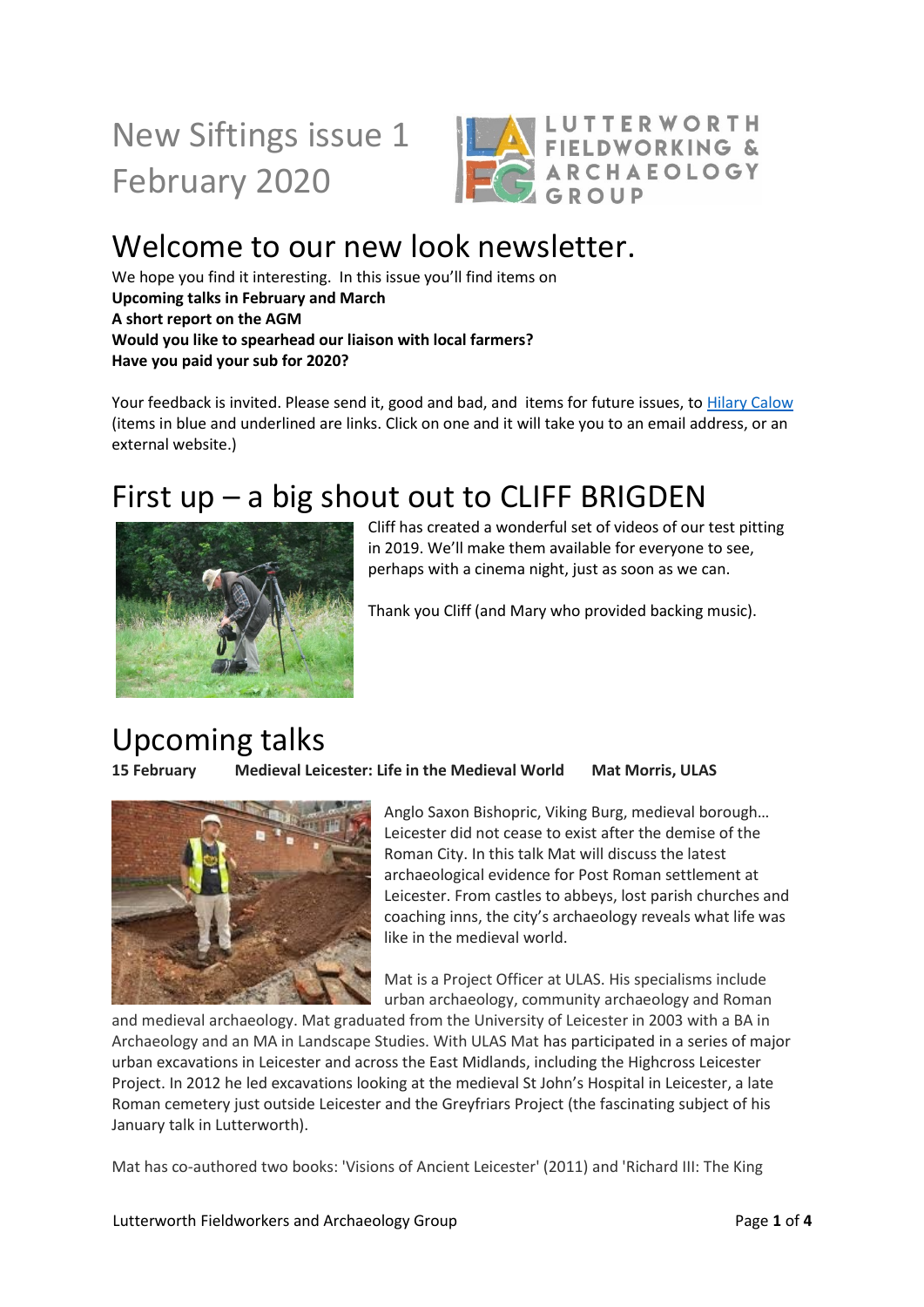under the Car Park' (2013). He is actively involved in promoting archaeology to the general public, regularly providing talks to local societies (like ours!), and is a Committee member of the Leicestershire Fieldworkers, and a Branch Leader for the Leicestershire Young Archaeologists' Club.

#### **14th March The Enderby Shield Matt Beamish, ULAS**

The Enderby Shield excavated by ULAS is of international importance – it's the only Iron Age bark shield ever found in Europe - and it will be in the British Museum when conservation is complete.

#### *'This is an absolutely phenomenal object, one of the most marvellous, internationally important finds that I've encountered in my career".*

**Dr Julia Farley, Curator of British and European Iron Age Collections at the British Museum**.

You can read more about it [Current Archaeology 353](https://www.archaeology.co.uk/articles/unique-iron-age-bark-shield-found-in-leicestershire.htm)



Matthew is a Project Manager at ULAS. His archaeological expertise covers all prehistoric sites, includes wetland preservation and wood technology. Matthew has been instrumental in the successful utilisation of aerial LiDAR data within East Midland landscapes to identify and define features, both manmade and in the natural environment. Matthew obtained his BA in Archaeology and Anthropology at Cambridge University in 1987.

The Methodist Church, Lutterworth 10.30am start as usual £5 admission.

### LFAG AGM 25 January 2020

Mike Southall, our Chairman, gave a report on the group's many activities in 2019. They included presentations, some fieldwalking and geophysics, community test pitting in Walton and Cotesbach Educational trust associated with the Festival of Archaeology, as well as Iron Age activities with 2 schools.

In 2020 we're looking forward to some **fieldwalking** in Cotesbach in March and to help colleagues in the Oadby and Wigston Group in Wibtoft (April). Kilworth is in our sights too but no date yet. Sherrier school have asked us to repeat the activities of last year.

We plan to do more **test pitting** in Walton, Cotesbach, Lutterworth and Shawell. More news on dates when we have them. There may be some opportunities for extended excavation too.

Finally, we hope to survey Kimcote Churchyard recording the headstones. Apart from writing a detailed report, this will contribute to our knowledge of Walton and possibly allow us to conduct a cemetery tour in the future. A similar project may be on the cards at Shawell Church too, more on that in a future issue.

#### Farmer Liaison – could you help?

We'd like someone to head up our farmer liaison to pave the way for fieldwalking and other activities. If you have farming knowledge, interest in the role or know someone that might be able to help please contact Mike Southall (details below).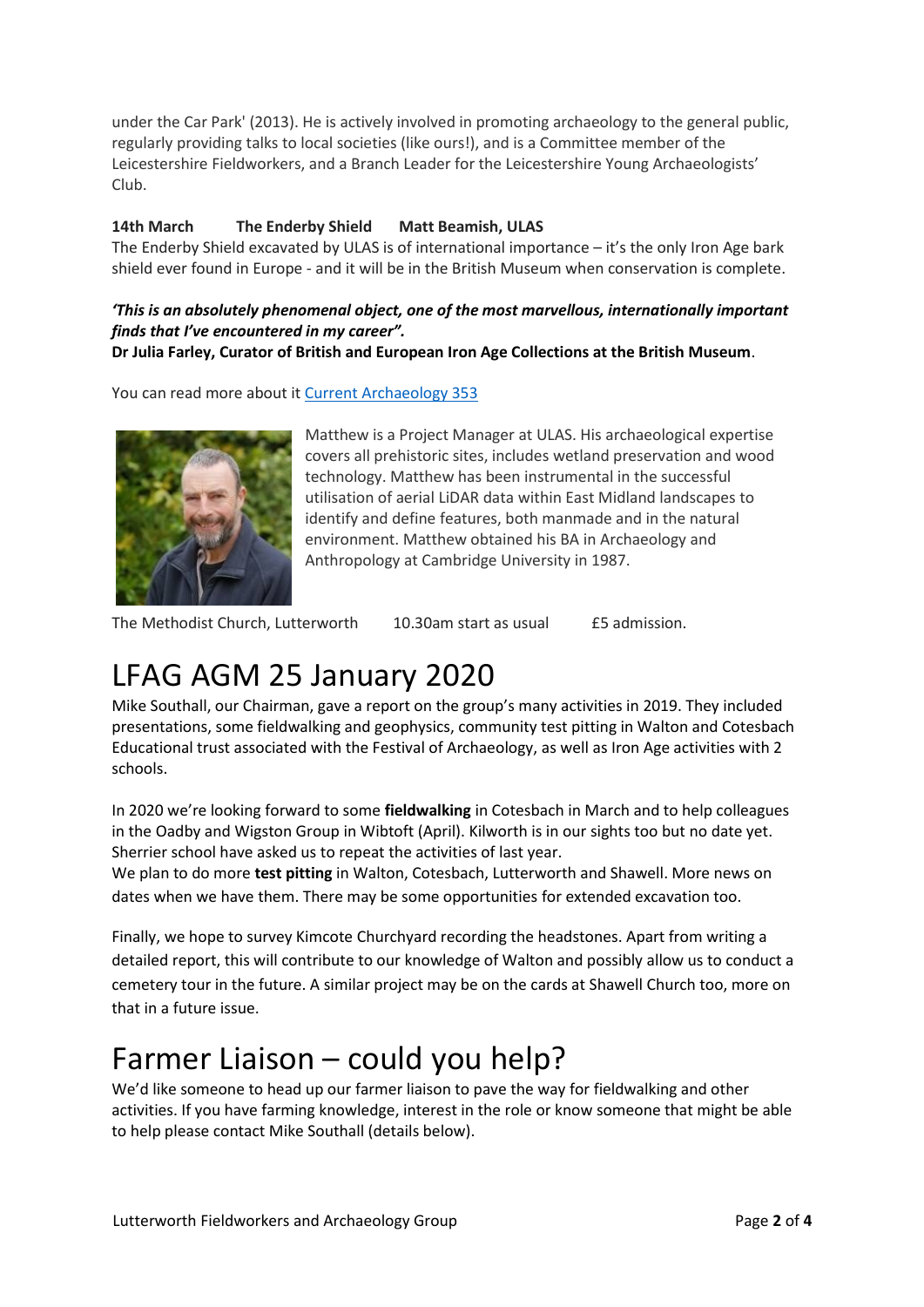# Working with Schools

Members of the Group, led by Carol Cambers, were active in two schools in 2019.

Judith and Carol were invited to Sherrier and Swinford Schools to lead activity-based afternoons on Iron Age life and Predators. The children were able to handle flint finds, drill slate with a flint bow drill and grind wheat on a quern. The Predators session used Mike's collection of skulls to explore the differences in teeth for different species. They were particularly impressed by the horse and horned cow skulls. We also ran after-school clubs at both schools on metal-detecting, mini testpitting, Roman writing methods and flint artefacts.

Sherrier School wants us to repeat the activities for the new intake in year 3 (age 7) and we now have a contact at John Wycliffe.

Thanks to Carol for your leadership and to Judith Day, Bob Wells and Jackie Pyle for joining in.

If anyone would like to help, you would be very welcome – please contact [Carol.](mailto:carolcam47@btinternet.com)

### Other news from Lutterworth

The Lutterworth Wycliffe Rotary Quiz was won by none other than the Lutterworth Fieldworking and Archaeology Group team!! A total of 26 teams took part, in the Wycliffe Rooms. The club was presented with a trophy and each member with a bottle of wine.

Our team was represented by 3 team members (Carol Cambers, Judith Day and Mike Southall) and their partners. Well done to them all!



#### News from the [Leicestershire Fieldworkers](https://leicsfieldworkers.co.uk/)

We need to think ahead to the Festival of Archaeology in July 2020, it will run for the whole month in Leicestershire. If you have any ideas for talks or activities, please let Mike know.

### News from elsewhere

#### [Rugby Archaeology Society](http://www.rugbyarchaeology.org.uk/)

The society holds a monthly meeting at Rugby library. The next talk is on March 7<sup>th</sup> 10.00 for 10.30.

The speaker will be Steve Young, archaeology director for CLASP. He'll be talking about CLASPs work which includes Borough Hill in Daventry (an amazing hill fort partly on a 9-hole golf course), Bannaventa and surrounding area by Watling Street, an Anglo Saxon cemetery and medieval